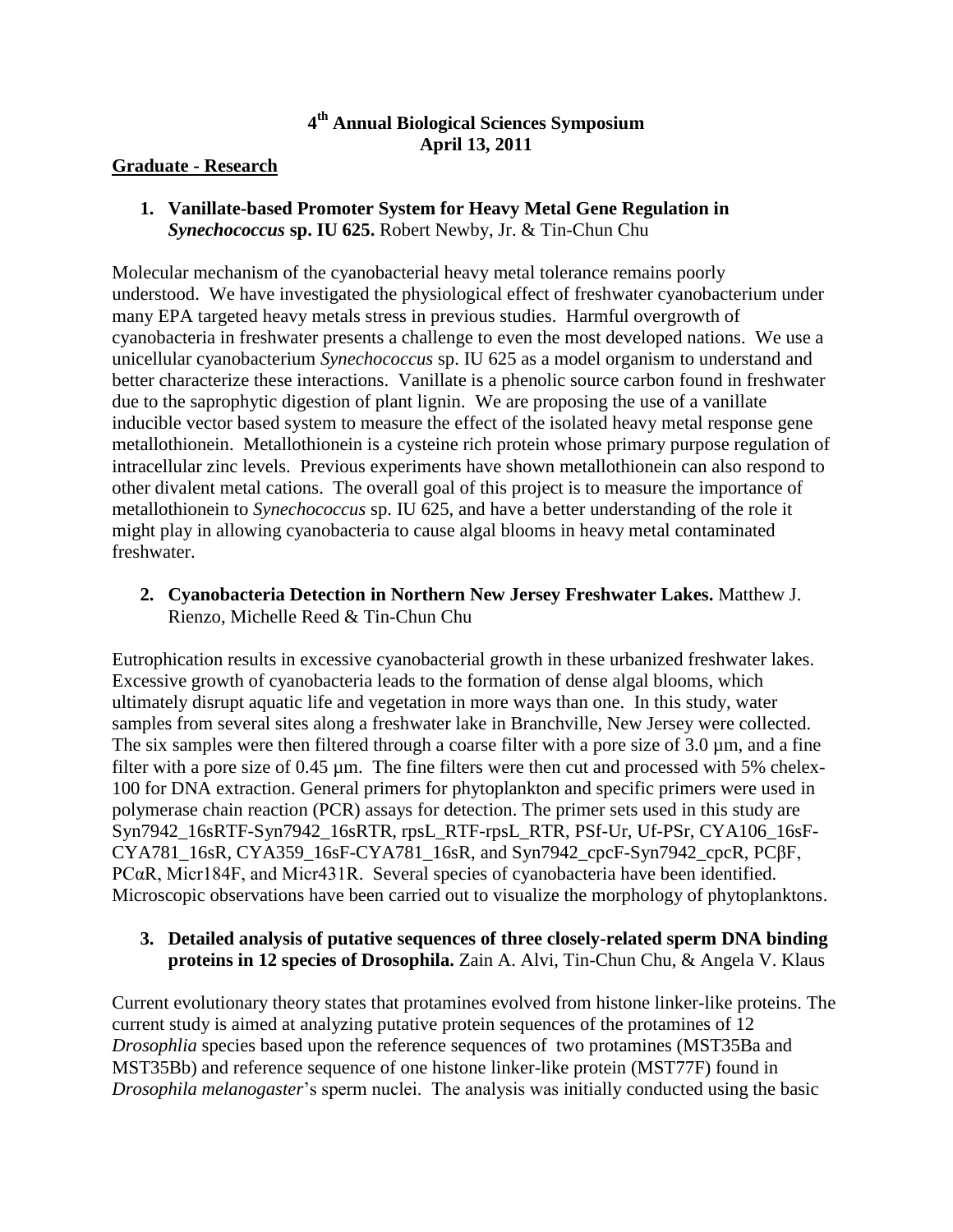local alignment search tool (BLAST) which utilizes a conservative algorithm to compare primary biological sequence information. The best matches from each *Drosophila* species were aligned using CLUSTALW, a multiple sequence alignment tool that uses an algorithm to create a phylogenic tree. The algorithm in ClustalW is specifically designed to align species based upon the global alignment method. In contrast a local alignment algorithm based application called T-Coffee was used to find a conserved region amongst 12 Drosophila species. The two protamines, H1 liker like protein, and conserved domains in MST35Ba and MST35Bb were then analyzed with BindN – RF (Random Forests) and BindN+'s (SVM based) for all potential DNA binding sites. Additionally, DNA Binder, a SVM score based DNA Binding predicator, was used to verify MST35Ba, MST35Bb, MST77F, and the conserved regions to be actual DNA binding proteins or regions. The convergence of these results for T-Coffee, DNABinder, BindN-RF and BindN+ allowed for the determination of putative DNA binding domains in MST35Ba and MST35Bb. UCL's PSIPRED was used to predict secondary structure based upon the amino acid sequences for MST35Ba, MST35Bb, and MST77F. The protein functional domains for MST35Ba, MST35Bb, and MST77F were found through Domain Annotation -InterProScan on Swiss-MODEL Workspace. Also this tool was used to predict the disorder in the secondary structure. Lastly Imperial College London's Phyre tool was used once again to predict secondary structure and the disorder. The recognized fold regions with description concerning protein binding regions, consensus functional sites mapped onto these 3D models, superfamily and family descriptions were obtained through Phyre. Additionally, we have designed primers to isolate and sequence MST35Ba, MST35Bb, and MST77F regions in the genomes of *D. simulans* (*D. melanogaster*'s closest relative), *D. pseudoobscura* (a species for which our lab has developed an *in vitro* system for studying spermatogenesis). We are also analyzing chromatin condensation patterns during nuclear transformation in *Drosophila* sperm nuclei. Our hypothesis is that the type of protamines present in the sperm nucleus will affect the pattern of chromatin condensation, which in turn will affect the species-specific shape of the sperm nucleus.

# **4. Localization of the stem cell niche in the testes of** *Drosophila pseudoobscura***.** Michael W. Beaury & Angela V. Klaus

In the apical end of the *Drosophila melanogaster* testes, the stem cell niche is characterized by a group of tightly compacted stem cells (also known as the hub) that are responsible for the division and proliferation of germ-line stem cells and somatic cyst cells that are in contact of this hub. After division, the daughter cells of the germ-line stem cells will further divide into spermatogonia enveloped in the daughter cyst cells. These cysts are pushed down the testes toward the basal end, until numerous sperm cells are developed. This spermatogenesic process has been well-characterized in Drosophila melanogaster; however it has not yet been characterized in the obscura group. Using immunochemistry and confocal microscopy techniques, our goal is to determine the characteristics of the apical end of Drosophila pseudoobscura testes and localize the stem cell niche.

### **5. Oxidative stress induces degeneration of specific cyst cells in cultured spermatogenic cysts in** *Drosophila pseudoobscura***.** Robert W. Yates & Angela V. Klaus

Cellular glutathoine (GSH) is a known reducing agent (antioxidant) against reactive oxygen species (ROS). Recent evidence from our laboratory suggests that the survivability of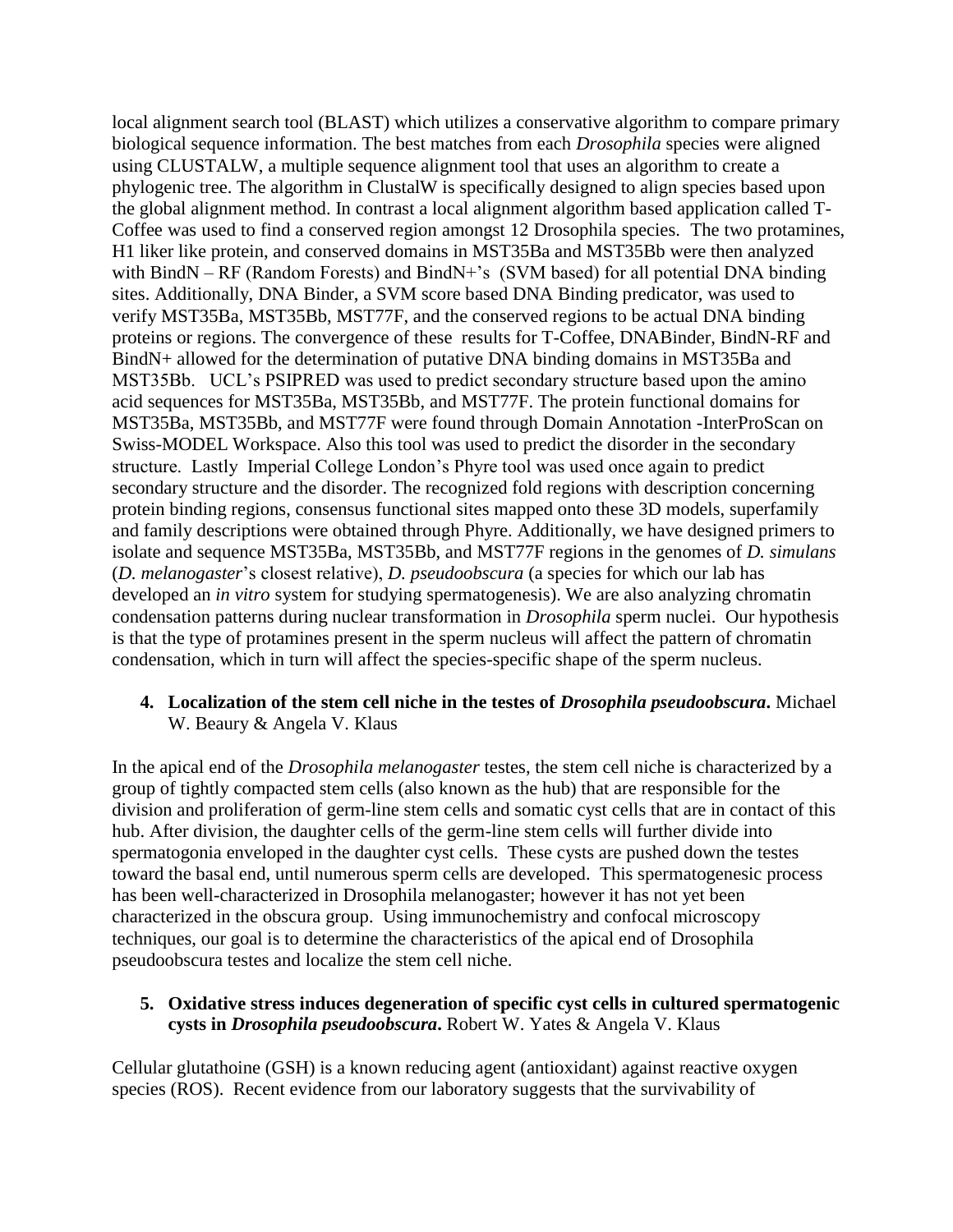*Drosophilia pseudoobscura* fly spermatogenic cysts in *in vitro* culture can be improved by adding exogenous GSH to the culture media. In the current work, we analyzed the effect that diminished endogenous GSH expression has on spermatogenic cyst survival *in vitro*. Buthionine sulfoximine (BSO) is a known inhibitor of intracellular GSH production. By adding BSO to *D. pseudoobscura* spermatogenic cyst cultures and measuring the survivability of different cyst types, we determined that early spermatogenic cysts (spermatogonia and primary spermatocytes) are extremely susceptible to degradation due to oxidative stress. Additionally, in later stage elongating cysts, we noted that the cyst cell that surrounds transforming sperm nuclei is also highly susceptible to degradation due to oxidative stress. This indicates that the head cyst cell is more metabolically active than the corresponding tail cyst cell.

### *6.* **Mechanism for nuclear migration in developing sperm in** *Drosophila pseudoobscura***.** Benjamin S. Reimer, Crystal Pristell & Angela V. Klaus

*Drosophila* is a model system for studying the differentiation of spermatogonia into functional sperm. Spermatogenesis in *Drosophila* involves large-scale cellular restructuring before the sperm are functional. In *Drosophila pseudoobscura* sperm develop within an encapsulating cyst. Within each cyst, a precursor spermatogonium undergoes 5 rounds of mitotic expansion, followed by two meiotic divisions to produce 128 round spermatids. A key event prior to elongation of each individual spermatid into a spermtozoan involves migration of each of the 128 nuclei to one side of the encapsulating cyst. The mechanism for this nuclear migration is unknown. However, it is known that F-actin is involved in organizing sperm nuclei during a much later post-meiotic stage of spermatogenesis. The purpose of the current work was to determine if F-actin plays a role in nuclear migration.

# **7. The exploration to develop a universal influenza virus vaccine.** Malum J Mambula & Luzhou Xing

Influenza viruses infect a wide variety of species including human, pigs and birds. The most concern is the expected emergence of a new influenza pandemic. Hemagglutinin (HA) and Neuraminidase (NA) are two important viral surface proteins which induce immune response in the host. The accumulation of random point mutations in genome at sites of HA or NA causes antigenic drift, however antigenic shift occurs as a result of genetic reassortment between two species pools when a new virus emerges. Both antigenic shift and drift pose problems for vaccine production. Annual administration of the influenza vaccine is required to maintain immunity against the ever changing influenza strains. In this library thesis research, we propose to construct and express a fusion protein as a universal vaccine, which contains one conserved domain of HA and a fragment of M2 protein. The M2 is a transmembrane ion channel protein on the surface of influenza virus possessing highly conserved amino acid sequence. The rational immune responses and protection induced by this vaccine were discussed.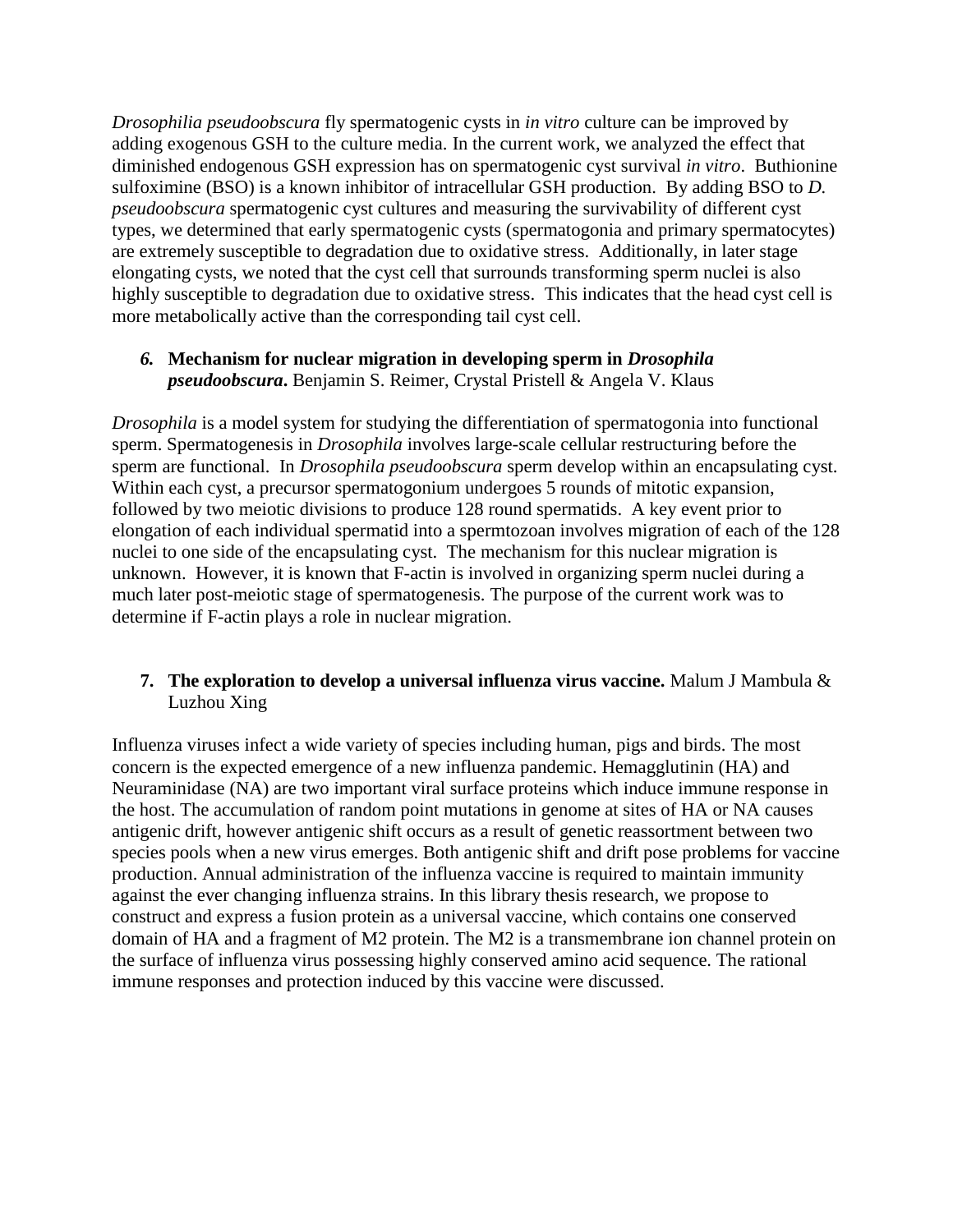**8. Modification of the infant gut microbiome using probiotics to modulate health.**  Frank Kirchner & Heping Zhou

Microbial colonization of the infant gut is initiated from the onset of birth and is influenced by the environment in which the neonate is first exposed. Antibiotic exposure, diet and specifically mode of delivery, i.e. vaginal or cesarean birth, have dramatic effects on the developing enteric microbial ecology. The composition and diversity of the developing enteric microbial ecology has been implicated in both health and disease. Potential shifts in the enteric microflora that favor pathogenesis over homeostasis have been associated to the development of various autoimmune and chronic inflammatory diseases such as eczema, atopic dermatitis and infantile colitis. Probiotic intervention has gained interest as a viable therapy for modulating microbial dysbiosis in the developing infant gut to restore and maintain health. This proposed Randomized, Double-Blind, Placebo-Controlled Trial will test the effect of an intervention with "maternal" derived probiotics on the developing neonatal gut of both vaginal and cesarean born infants. Fecal samples from enrolled neonates provided with either placebo or "maternal" derived probiotic therapy will be analyzed for microbial composition via 454 GS FLX pyrosequencing of theV4 hypervariable region of 16S rRNA genes. It is hypothesized that probiotic intervention proposed in this study would dramatically impact the developing naïve infant gut of both vaginal and cesarean birthed neonates. This intentional microbial exposure will provide the scaffold for increased "healthy" microbial enteric colonization. The observed composition and diversity of the vaginal and cesarean born subjects provided the probiotic therapy would resemble an "adult-like" profile at an earlier time within the first year of life and could potentially facilitate health not only during childhood, but throughout adulthood as well.

- **9. The effects of cadmium and lead on the hemoglobin protein and ALAD enzyme of**  Chironomus riparius**.** Stefanie K. Geronimo & Carolyn S. Bentivegna
- **10. Bile PAH determination on** *Brevoortia tyrannus* **and** *Brevoorta patronus* **using scanning fluorescence spectrophotometry (SFS).** Becky Hawke & Carolyn S. Bentivegna
- **11. Molecular and toxicological analysis of RNAi suppression on hemoglobin protein expression in chironomids.** Jun-taek Oh, Stefanie Geronimo, Anthony Gerardi & Carolyn S. Bentivegna
- **12. PAH components in oils.** Kristen A. Wirasnik & Carolyn S. Bentivegna
- **13. Investigation of potential signal transduction pathways mediating DFO effect.**  Lawrence Rasmussen, Adrienne Galang, Alyda Stabile & Jane Ko
- **14. Study of the protein-protein interacting domain using two hybrid system.** Pranjal Nahar, Alyda Stabile, Adrienne Galang, Hamidah Sultan & Jane Ko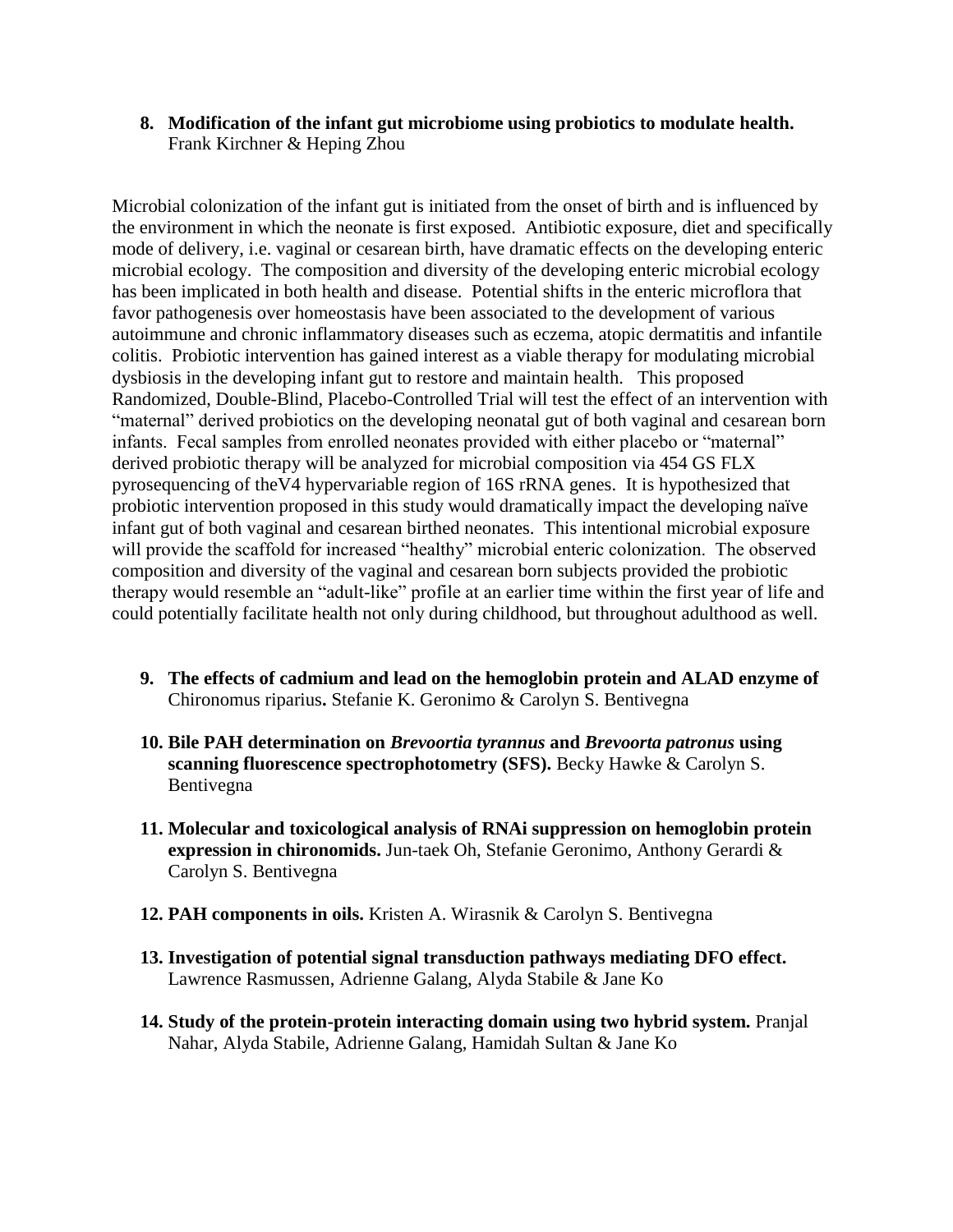### **Undergraduate – Research**

**1. Synergistic Antimicrobial Effect of Polyphenolic Compounds and Antiseptics.**  Jennifer L. Todd & Tin-Chun Chu

The polyphenols present in both green and black teas contribute to the observed antimicrobial characteristics and health benefits. Theaflavin and its derivatives are the major polyphenolic compounds in black tea. The theaflavins included in this study were theaflavin (TF-1), theaflavin-3-monogallate (TF-2A), theaflavin-3'-monogallate (TF-2B), and theaflavin-3,3' digallate (TF-3). In addition to those three different theaflavins, black tea powder, black tea crude extract, and oligonol (lychee fruit extract) were tested. Serial dilutions (1.0, 2.5, 5.0, 7.5, and 10.0g/L) of all tea compounds and oligonol were made in order to determine the minimum inhibition concentration. The antimicrobial abilities of the compounds were determined through the zone of inhibition as well as bacterial growth curves. Minimum inhibitory concentrations were determined for each compound. The tea compounds and oligonol were added to various antiseptics (Listerine, Crest, Act, PocketBac, Oxisoft, Germ-X, and Purell) and tested against *E. coli*, *S. epidermidis*, *P. aeruginosa*, *B. megaterium, S. thermophilus*, and *M. smegmatis*. The results suggested polyphenolic compounds have synergistic effects against various bacteria. TF1, TF3, and black tea crude extract were also combined with various antibiotics (B10, D30, GM10, S10, CF30, PB300, P10, TE30, RA5, AM10, E15, and C30) against *S. epidermidis* and *E. coli*, but no synergistic effect observed.

**2. The Freshwater Cyanophage AS-1 Genome Project: DNA Purification, Sequencing, and Mapping.** Lauren M. Strawn, Jonathan Jimenez & Tin-Chun Chu

Freshwater Cyanophage AS-1 is the virus that infects *Synechococcus* sp. IU 625 (SIU 625), formerly known as *Anacystis nidulans*. Cyanophage has been suggested as a good environmental indicator due to its natural ability to control growth of cyanobacteria, a common contributor to harmful algal blooms. AS-1 DNA was previously sequenced into sixty-six contigs. Several different dilutions of titers were made and five different methods of DNA extraction were compared to determine the most effective method for the AS-1 cyanophage. Based on Blastx searches performed on all contigs, seven different contigs were chosen to analyze and eleven primers were created using NCBI Primer-BLAST and PrimerQuest<sup>TM</sup> PCR products were analyzed by electrophoresis gels and sequencing. The sequencing results were analyzed using FinchTV and Blastn to generate consensus sequences for the contigs. Based on these consensus sequences, some contigs were found to have possible overlap. A relative map of some contig positions has been created. The results obtain has helped us further map and understand the AS-1 genome.

# **3. Effects of high fructose on cultured chick cardiomyocytes.** Theodore R. DaCosta, Zain A. Alvi & Angela V. Klaus

Fructose is a six-carbon polyhydroxyketone, and an isomer of glucose, having the same molecular formula  $(C_6H_{12}O_6)$  but different structure. Fructose is a monosaccharide that can be used by the body for energy. When fructose first became popular, it was seen as a cheaper and sweeter substitute for sucrose and has since been used in many foods and drinks in the form of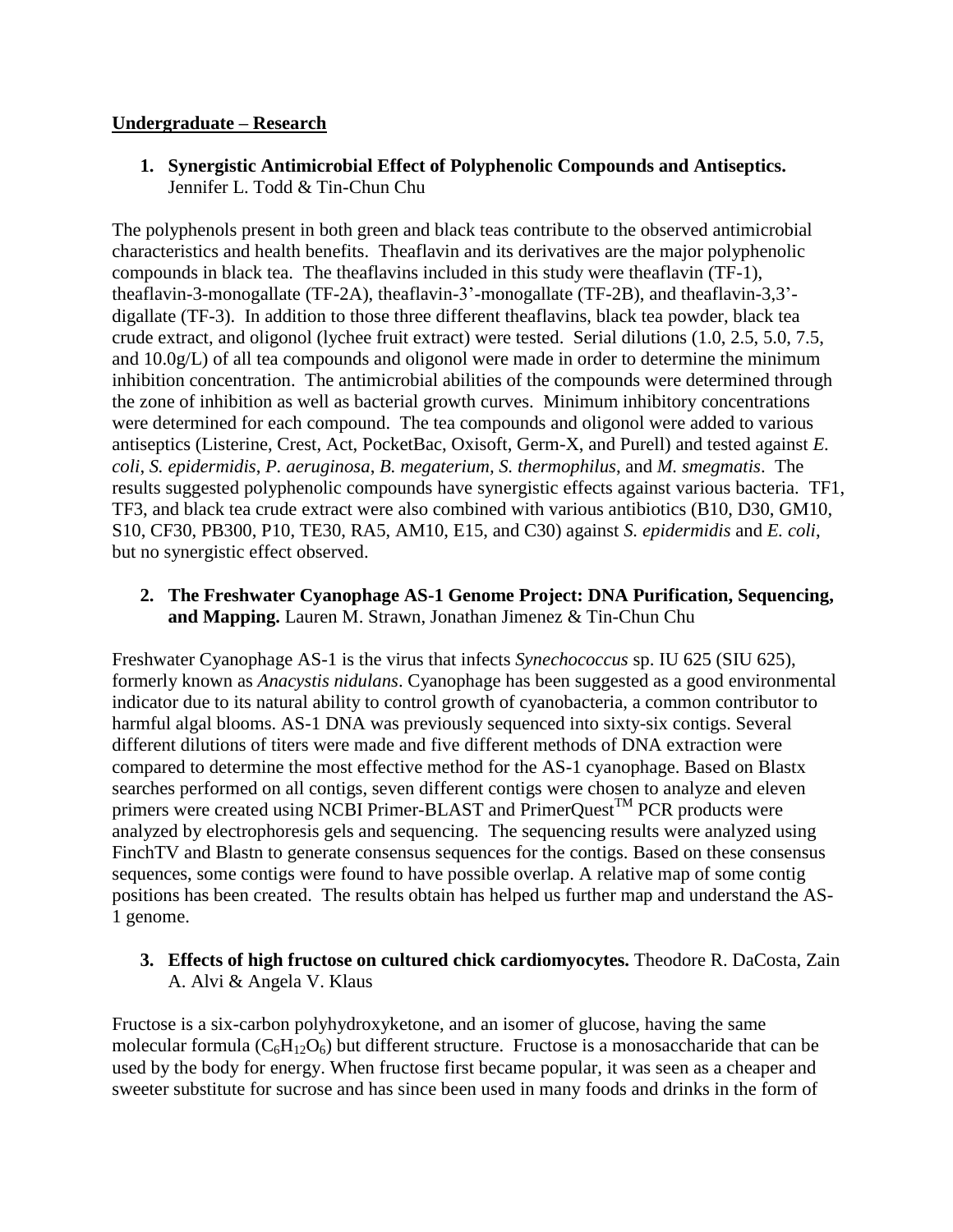high fructose corn syrup. Over the past three decades fructose consumption has increased 25%. Studies show that fructose can only be metabolized in the liver; however, diets high in fructose show adverse effects on organs other than the liver, including the heart. Fructose is passively transported across membranes via its primary transporter, GLUT5. Using embryonic chick cardiomyocytes, we propose to study the ability of heart cells to take up and metabolize fructose, looking for the effects it has on the heart cells. The cells will first be tested for expression of GLUT5 (fructose transporter) by indirect immunofluorescence staining. After looking for the expression of GLUT5, the ability for the cells to metabolize fructose will then be studied by testing cell viability using fructose as the cellular energy source.

### **4. Three-dimensional organization of nuclei within developing spermatogenic cysts in**  *Drosophila pseudoobscura***.** Crystal L. Pristell & Angela V. Klaus

Previous work in our laboratory was aimed at the development of an in vitro system for culturing *Drosophila* sperm cells. The current work is aimed at analyzing spermatogenic cyst morphology so that we can accurately characterize cyst maturation in our in vitro culture system, as well as determining the three-dimensional organization of developing sperm nuclei within cysts. It is currently unknown how transforming nuclei are arranged with respect to each in three dimensions. Sperm precursor cells develop within cysts and eventually mature to produce motile, elongate sperm cells. Germline stem cells are maintained in the stem cell niche in the apical end of the testis. Germline stem cells differentiate and become encapsulated in a cyst. After encapsulation, the germline cell (called a "gonialblast") undergoes a series of divisions that increase the number of sperm precursors within the cyst. In *D. pseudoobscura*, there are five mitotic divisions, followed by the two meiotic divisions, resulting in 124 haploid cells ultimately being produced. In the current work, we characterized cyst morphology using phase contrast and wide-field fluorescence microscopy. Additionally, we analyzed spermatogenic cell arrangements in cysts undergoing nuclear transformation using three-dimensional imaging via confocal laser scanning microscopy.

### **5. Scanning electron microscopic characterization of** *Drosophila* **sperm morphology.** Jennifer Goonetilleke, Matthew Emery, & Angela V. Klaus

*Drosophila pseudoobscura* belongs to the obscura species group of flies in the genus *Drosophila*. The obscura group is characterized by males with ellipsoid testes and by the presence of two sperm types produced within the testes: parasperm and eusperm. *Drosophila melanogaster* is the most widely used member of the Drosophila family in scientific research. Unlike its cousin in the obscura group *D. melanogaster* only has one type of sperm (eusperm) which is encased in its long tubular testes. In the current work, we report sperm morphology characterization of *D*. *melanogaster* and *D. pseudoobscura* using scanning electron microscopy (SEM). To the best of our knowledge, this is the first SEM study on *Drosophila* sperm morphology.

### **6. Protective effects of estrogen against hypoxia in chick cardiomyocytes.** Lauren J. Clark, Zain A. Alvi & Angela V. Klaus

As women age, the cyclic biological production and fluctuation of 17-beta-estradiol significantly decreases during pre- and post-menopausal phases thus resulting in increased chances of cardiac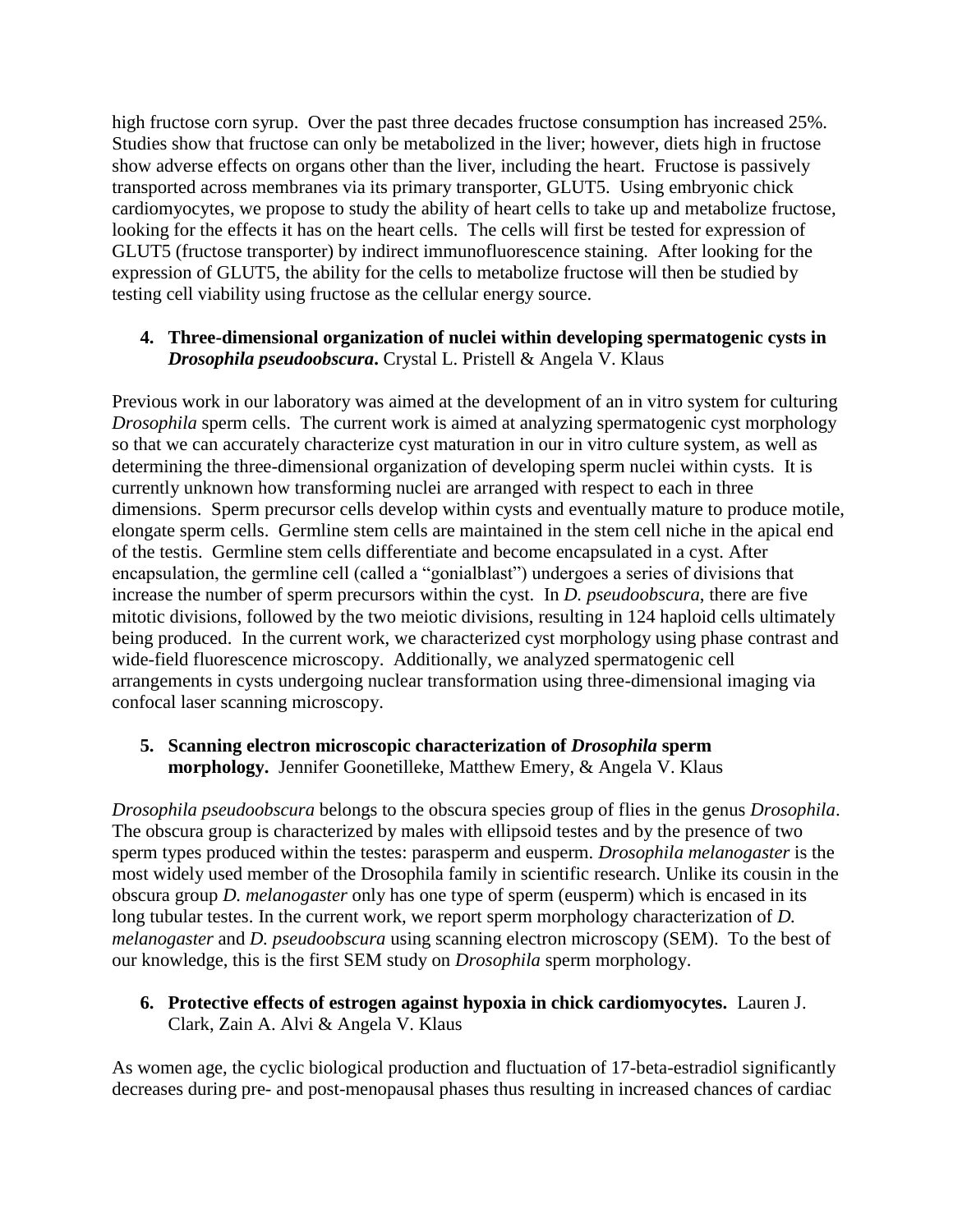and cardiac-related illnesses. Oxygen is a major determinant of cardiac gene expression and oxygen deprivation can jeopardize cardiac viability during the physiological process of hypoxia/re-oxygenation thus activating reactive oxygen species (ROS). However, estrogen is believed to act as a cyto-protectant against oxidative injury in specific signal transduction pathways. However, there is little known about the mechanism, specifically, in which estrogen directly protects cardiomyocytes. In a study conducted in adult female rats, estrogen coupled with increased heat shock protein (HSP) 72 was found to protect hypoxia-reoxygenation in cardiomyocytes. We propose to connect 17-beta-estradiol to increased HSP108 which is a common heat shock protein expressed in many tissues of the chick and is responsive to hormones. Thus the goal of the current work is to determine if the chick cardiomyocyte model system can be used as a viable model for cardiac myopathy. Cardiomyocytes will be grown via primary cell culture. We will first test for expression of the estrogen receptor ER-alpha via Western Blot assay or indirect immunofluorescence labeling. Following this, hypoxia-induced chick cardiomyocytes will be exposed to different concentrations of estrogen to see if hypoxia symptoms persist, decrease, or disappear; in addition to testing whether the physiological effects of hypoxia are irreversible *in vitro*. This will give insight into the magnitude of effects that estrogen has on the physiological systems of vertebrates. We hypothesize that as the amount of estrogen exposure to hypoxia-induced chick cardiomyocytes increases, the more these cells will return back to their normal homeostatic physiological state.

### **7. A method for sperm nucleus isolation in** *Drosophila pseudoobscura***.** Diasia S. Brooks & Angela V. Klaus

Sperm DNA is bound by sperm-specific DNA binding proteins called protamines. Protamines are small, highly basic proteins that assist with DNA compaction within the sperm nucleus during the post-meiotic stage of spermatogenesis called spermiogenesis. During spermiogenesis, the sperm nucleus transforms from a spherical form to a highly elongated needle-like form in *Drosophila*. In the current work, we describe a method for mechanically dissociating sperm heads from sperm tails (using sonication) in *Drosophila pseudoobscura* so that we can isolate and characterize the sperm DNA binding proteins for this species. We chose to develop a mechanical isolation method rather than chemical isolation as previous work in our lab has shown that *Drosophila* sperm heads are highly sensitive to the anionic detergent SDS. However, in future work, we will test the cationic detergent CTAB as a chemical agent to disrupt sperm tails.

- **8. Bioavailability of Louisiana source oil in fundulus fish as measured by scanning fluorescence spectrophotometry.** Vaishali K. Kothari & Carolyn S. Bentivegna
- **9. Study of the cellular distribution of a PCBP interacting protein using confocal microscopy.** Faith Ikalina, Amanda Hunkele, Pranjal Nahar & Jane Ko
- **10. Setup of microarray technology to examine gene expression.** Hader E. Elashal, Patrick W. Fedick, Viren Jadeja & Heping Zhou